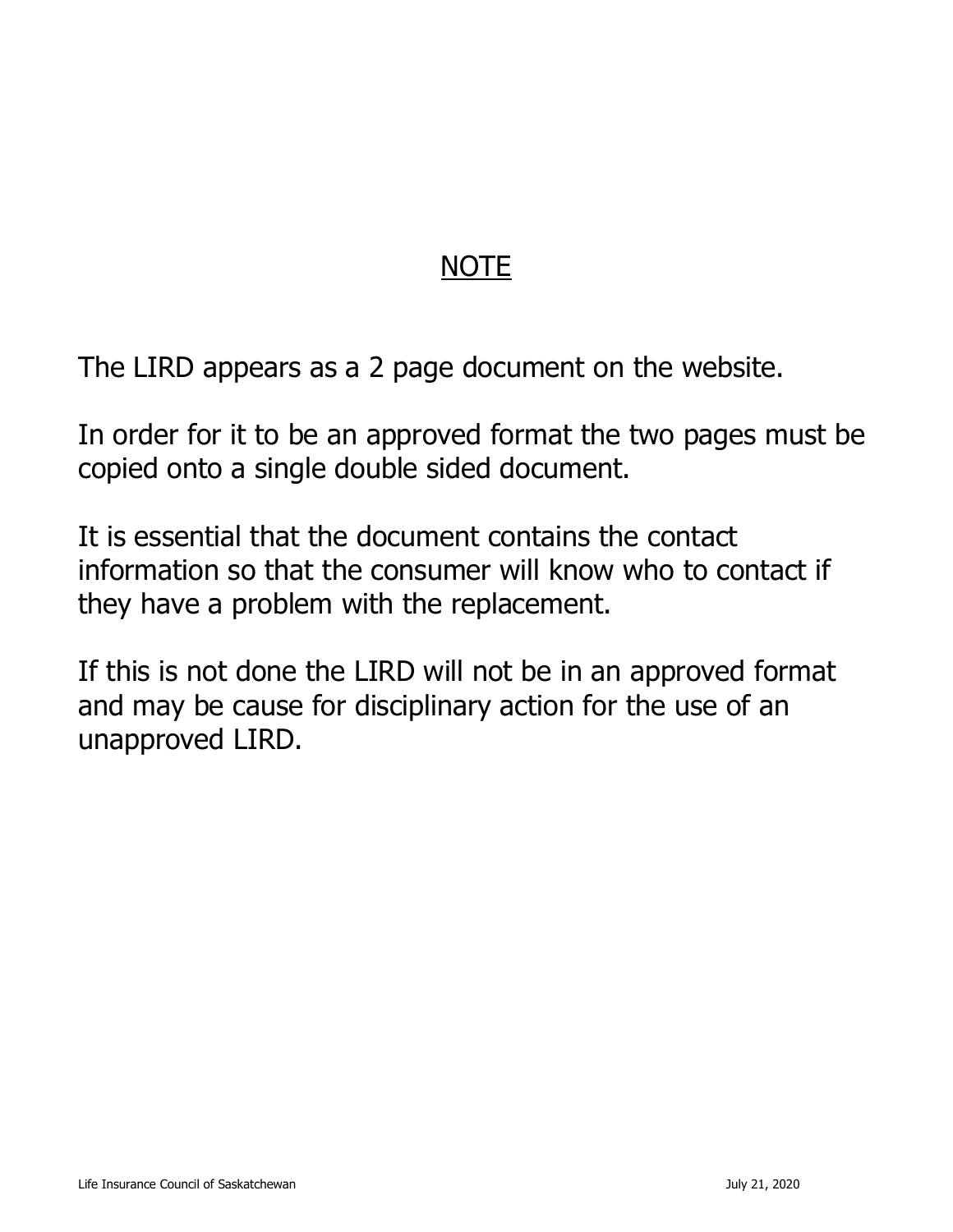### Appendix B Life Insurance Replacement Declaration

Do not cancel your existing policy until the new policy is in force and you accept it. Before you cancel your life insurance policy you should have answers to the questions below. Ask any insurance agent or broker, or an independent person, for help if you need it.

#### Questions about your present life insurance policy

- 1. Why do you want to replace your policy? Is the new policy better for you? How?
- 2. Should you just buy more insurance or change your policy? How much will these changes cost?
- 3. When should you cancel your present policy? When is your next annual dividend paid? Will the timing affect your cancellation charges?
- 4. Will you pay more income tax if you cancel your present policy?

#### Questions on the advantages and disadvantages of a new life insurance policy

- 1. Do you understand the type of insurance policy you are buying? Is it a term life, whole life, or universal life insurance policy? You should know the differences.
- 2. Are there times when the new policy will not pay all the benefits that your present policy does? Examples are suicide and contestable periods and contractual exclusions.
- 3. Will the new policy pay as much as your present policy? Examples are death benefits, cash values, and dividends.
- 4. Does the new policy have the same extra, or optional, benefits as your present policy? Examples are waiver of premium, guaranteed insurability, accidental death, and family member riders.
- 5. Are there cancellation charges on the new policy?
- 6. What guarantees apply to your present and proposed policies? Which policy has the best guarantees?
- 7. Will either of the policy premiums (payments) go up? For how long will the premiums stay the same? How much will they increase?

#### Important: The agent needs to give you copies of the documents used to compare the two policies.

| I confirm that I have received this document.                                                                                                                                                       |             |  |  |  |  |  |
|-----------------------------------------------------------------------------------------------------------------------------------------------------------------------------------------------------|-------------|--|--|--|--|--|
| <b>Client's signature</b>                                                                                                                                                                           | <b>Date</b> |  |  |  |  |  |
| I have given the client this document, and a written explanation of the advantages and disadvantages of replacing their life insurance<br>policy, before starting the application for a new policy. |             |  |  |  |  |  |
| <b>Agent or broker's signature</b>                                                                                                                                                                  | <b>Date</b> |  |  |  |  |  |

Note: Your agent or broker should deliver and review the new policy with you. If it is not satisfactory for any reason, you may have the right to reject it and receive a full refund. Check the policy for the right of rejection and the time limit for the rejection.